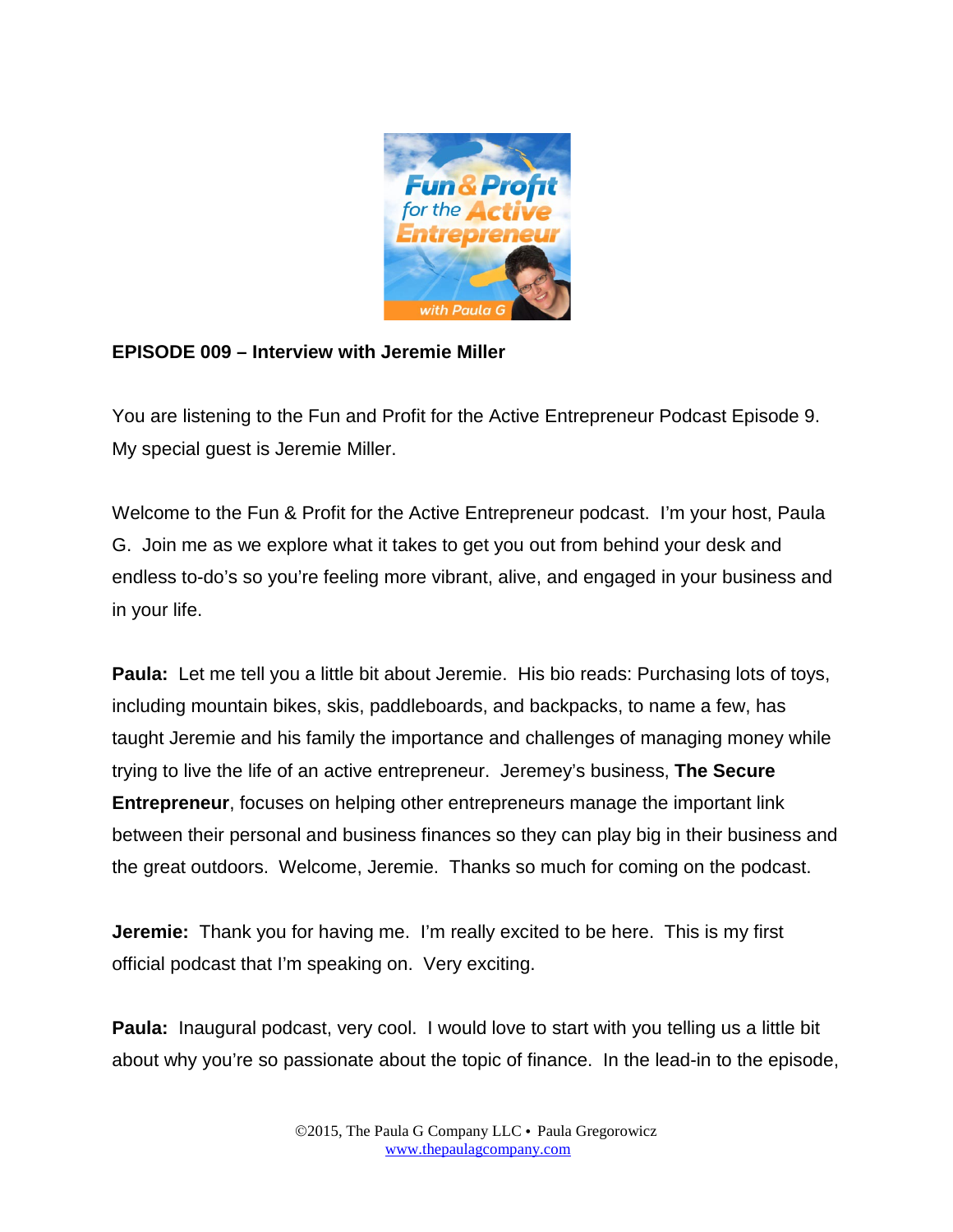I talked a little bit about how you like your toys. You're definitely the version of active entrepreneur because you do all kinds of cool stuff that I love, and even some stuff that I wouldn't dream of doing, because I don't bounce well on mountain biking. How did you get so passionate about the topic of finance? Your background isn't necessarily finance, to my understanding.

**Jeremie:** I think my passion for it comes from first being really bad at it, and not realizing the affect that being bad on it was having on me for a number of years. Then even once I got married, getting married to somebody who was a little bit better with finances than I was, I drew her out of her savings, safety-oriented ways into my spending ways. For the first few years of our marriage, we kind of lived the high life.

**Paula:** So you corrupted her, basically.

**Jeremie:** That's a good way to put it. When she got pregnant with our son, we kind of had one of those years that I'm sure most people have experienced where everything kind of happens at once. She got pregnant. We both quit our jobs. We sold our house. We moved to Rossland, British Columbia without jobs. When we got there and had our son, we didn't really change our spending ways at the beginning of that either. We ended up going into a bunch of debt, like I said, being really bad at this stuff. Then out of necessity, I had to figure out a way to make it work. We'd moved to this new town. I was working as an on-call teacher. My wife was taking time off to be with our son. Even once we were going to get jobs, we hadn't – the purpose of moving to Rossland wasn't to get 12-hour-a-day jobs and not enjoy everything around us. We figured out the budgeting thing. Went too far in one direction and budgeting didn't work because we were a bit too tight.

We kind of found this middle ground where we can both work the amount we want, we can spend a ton of time as a family and with our son, and because we budget and because we save, we can do all of these active entrepreneur type of things on a lot less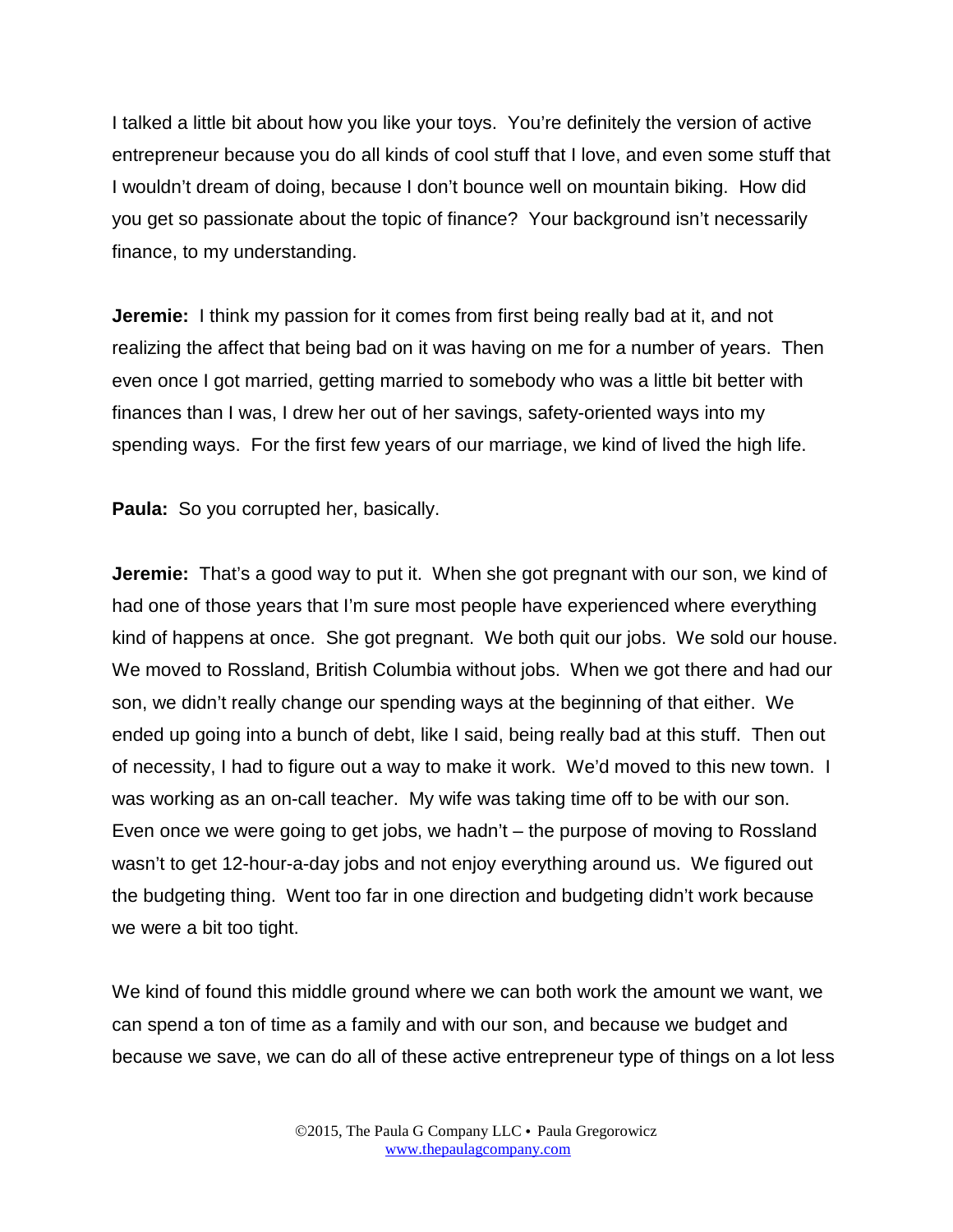money than a lot of people do. That's where the passion really started to build. I saw the difference. I spent all of this money and I don't even remember where half of it went. Now we're so targeted with our budgeting and so targeted with the things that we do do. I have all of these memories and all of these experiences, at way less money than we were spending before. **It makes running my business easier and less stressful, which brought more passion into it.** Finally I hit a point where – for six years I tested all of this on myself and realized that it worked. Now it's time to share it with other people.

**Paula:** When you say you were able to do all these extra things on way less money, you're not necessarily talking about the fact that you and your family are going through exotic environments, living in a hostel and camping by the side of the road. You're talking on a holistic view because of how you've repositioned your cash. Is that what I'm hearing?

**Jeremie:** Yeah. For example, if we get in a car accident, we're more worried about what happens to our bikes than our car.

**Paula:** Because you have your priorities straight!

**Jeremie:** Exactly. Our money, our budget redirects money toward new bikes when we need it or to a trip to Moab for biking. We went to Nicaragua this past summer. So we're not living a crazy, extravagant lifestyle all the time. Instead, we're living a very within-our-means lifestyle, even below our means, so that we can save up this money and accumulate it to have the toys and do the trips that we want to do.

**Paula:** I just thought that was an important distinction. So often when I personally read about people that are doing awesome stuff, and maybe I'm reading up on minimalism or what have you, people are backpacking with their entire belongings in one backpack. That's not what I want.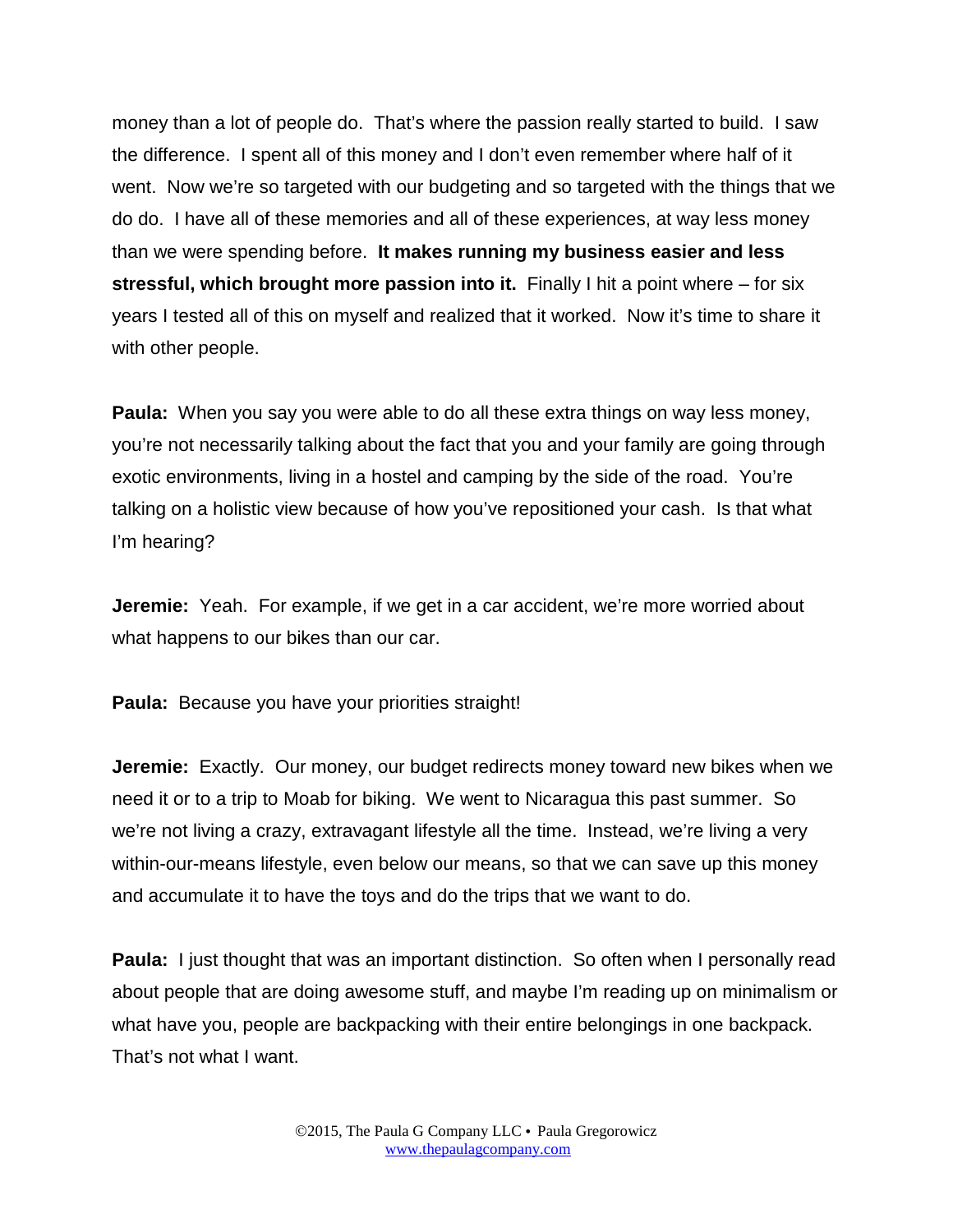**Jeremie:** Yeah, and that's not what we want. For example, when we go to Moab, we stay in a hotel. Biking is dusty and dirty and we don't want to be in a tent. Our son is only eight, so it's good to have a shower and fresh water and a grocery store close by. But we stay in a \$90 a night hotel, which in Moab is extremely cheap when you compare it to your other options. When we drive down to Moab, we try and drive for the full 16 hours at once so that we don't spend some of our vacation budget money on a hotel on the trip down. That gives us more money to spend while we're there.

**Paula:** Bless you, 16 hours straight. We spent 15 hours going to the middle of nowhere in Maine this summer. It was paradise once we got there, staying at a friend's cabin, but the drive was long.

**Jeremie:** Last year we did not make it. We actually ended up having to stop. Our friend that we were driving down with joked that it was the most expensive hotel he'd ever stayed at because we got in at 2:00 in the morning and, because we wanted to bike the next day, we left at 5:00. I think it was \$120 for the hotel and we were only there for three or four hours.

**Paula:** I know what you mean. I know that you've had a variety of different entrepreneurial roles. You've run your own business. You've been in contract positions, supporting other people, which is sort of how we connected and got to meet initially. With those comes different levels of predictability of income, at least in the short term. Maybe you can talk a little bit about some of these variety of roles and how that predictability or lack thereof helped inform your system and your work that you're putting out there in the world now.

**Jeremie:** When I started, I was doing kind of one-off contracting jobs for different clients. That was kind of the start of **an abrupt realization that being in business is very different than getting a paycheck.** Within the first few months, I could see how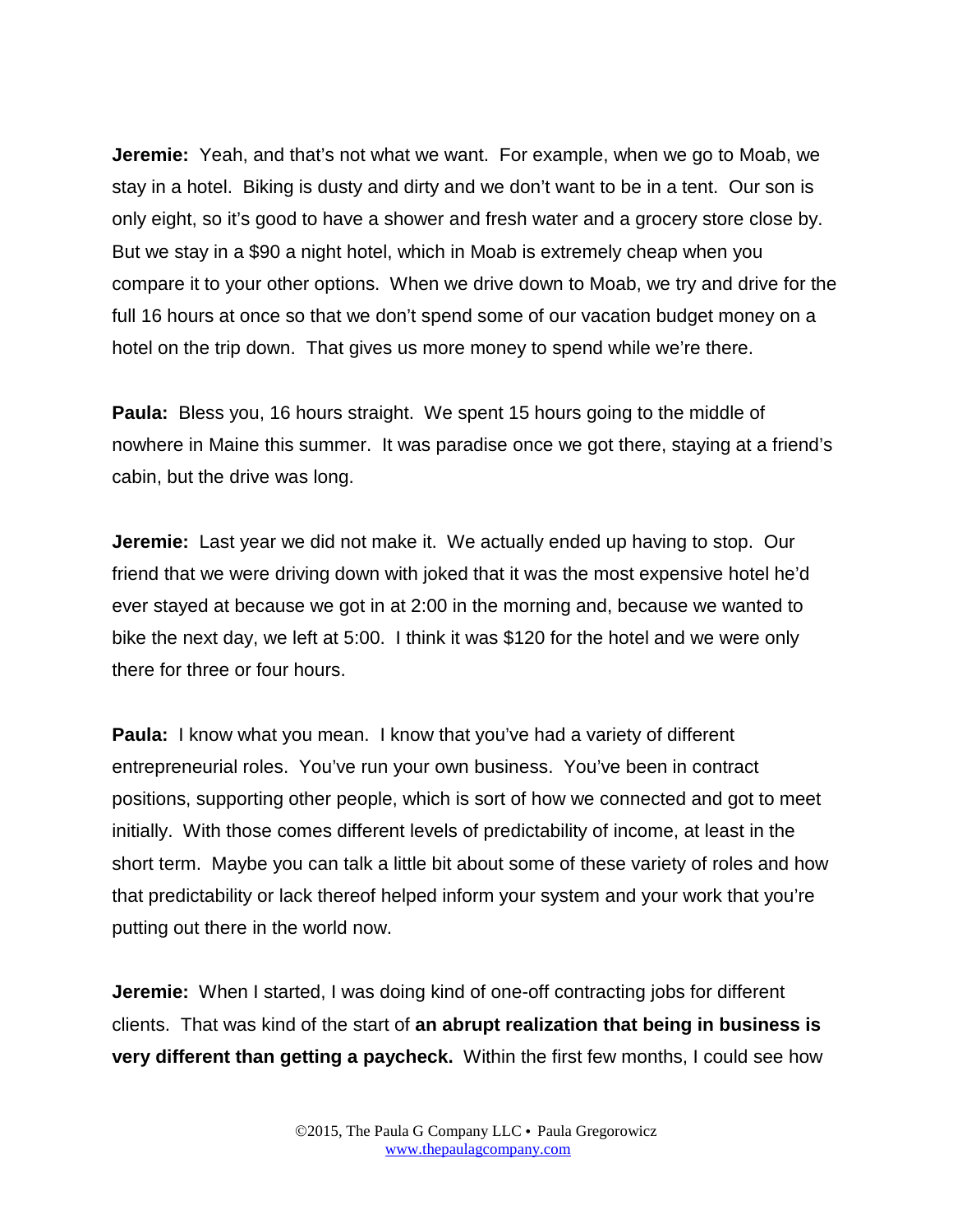much my money was fluctuating. One of the things that we had done to fix our personal budget was we used the envelope system. You put a certain amount of cash into an envelope for different categories of expenses: groceries, gas, going out to the movies, whatever. I realized that because I was putting different percentages of our income into those envelopes, that would be a way for me to work with my consulting income.

**Although the dollar amount changes on a monthly basis, percentages are always constant.** Instead of wondering how much I should pay myself each month, and wondering how much I should put into savings, and wondering how much I should have for profit or for choice (as I call it), I switched it to percentages. If I had a really good month, I would pull out – back then it was a bit higher because we were living off it and my wife wasn't working yet – 60 percent of my business income. On a good month, that would be more money. On a slow month, I would still pull out that 60 percent. It would be less, but I would have the extra from the previous month waiting to supplement the slow month. By working with the percentages, I kind of smoothed out that income roller coaster that we experience as entrepreneurs.

**Paula:** I love the statement of "dollars fluctuate but percentages are constant." Hopefully I remember that as a tweetable.

**Jeremie:** That made the start of my business really helpful. When I fell short in my personal life, I covered it with personal debt. When I fell short in the business, I covered it with business debt. That was another one of my big realizations, that although as solo operators of our business or having a small team, our personal finances and our business finances are in this weird place where they have to be much closer linked than if you're taking a paycheck from a big company. They also have to be kept separate or everything gets really confusing. Keeping that debt, when I started my business, separate on each side depending on where the shortfall was really taught me how to control stress with starting my business. My wife especially was really nervous when I started my business. For her to see that I was going into debt on the business side and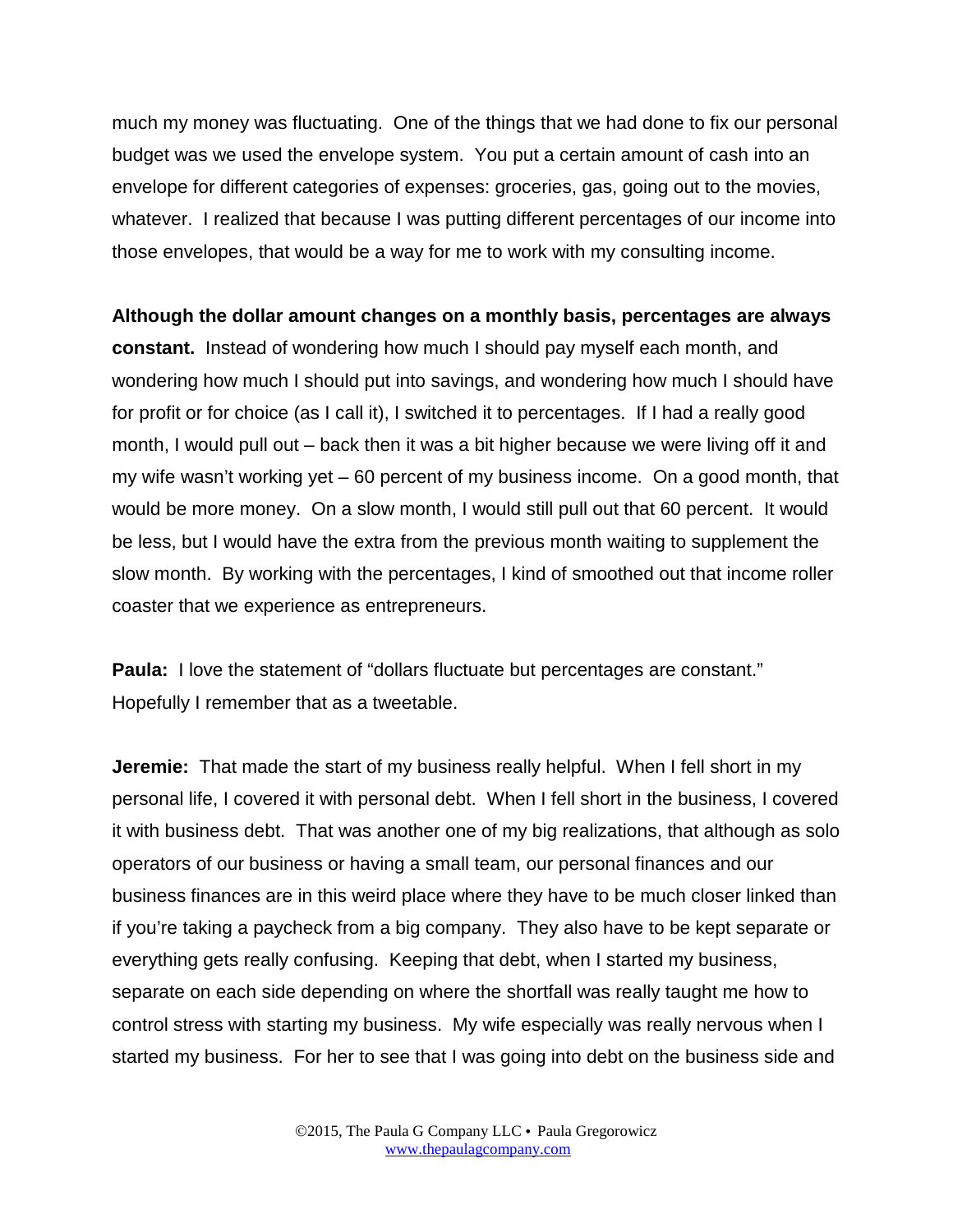not affecting our personal life was huge for her. It just relieved the stress of mixing our money too much and getting confused. That was another important piece of the puzzle.

Like you said, as my business grew, I actually ended up becoming an associate coach and operations manager, general manager for other companies. All of a sudden my business income really started to smooth out because I was on retainers. The system still worked. Instead of switching to trying to figure out a set amount of money, I still took a percentage. Because you can also adapt percentages to your situation, now I didn't need to have to take as much out of the business to cover our personal lifestyle. We just adjust those percentages as I got new retainer contracts. Then I just watched that money accumulate in my business because things were very steady at that point. But, as we all know in business, things change. Now a lot of those retainer clients have been slowly disappearing, or at least reducing the pay to me. Again, because it's percentages, I have money saved up in certain accounts to cover the shortfall while I build the new business. I just change the percentages if I need to, or if I can live off of them, I maintain those percentages and just have that money going to where it needs to be.

**Paula:** It takes the thinking out of the equation, or I should say the emotional thinking and the – I say this for all those folks that are listening – I had the good fortune of working with Jeremie earlier this year, 2015. As much as I wanted to shoot myself because of the complexities I created in my life when we started – plenty of tears were shed – now probably six or more months after implementing it, it's just so awesome. Because the emotional "I need to make" and the decision fatigue goes away, the percentages, you just work the system but not in a rigid way. You work it and then at any time you can revise it for yourself. In those moments where you're in a hurry or you're stressed or you're not sure what's happening with your income, you don't have to think or make it mean anything. You just kind of keep working the system.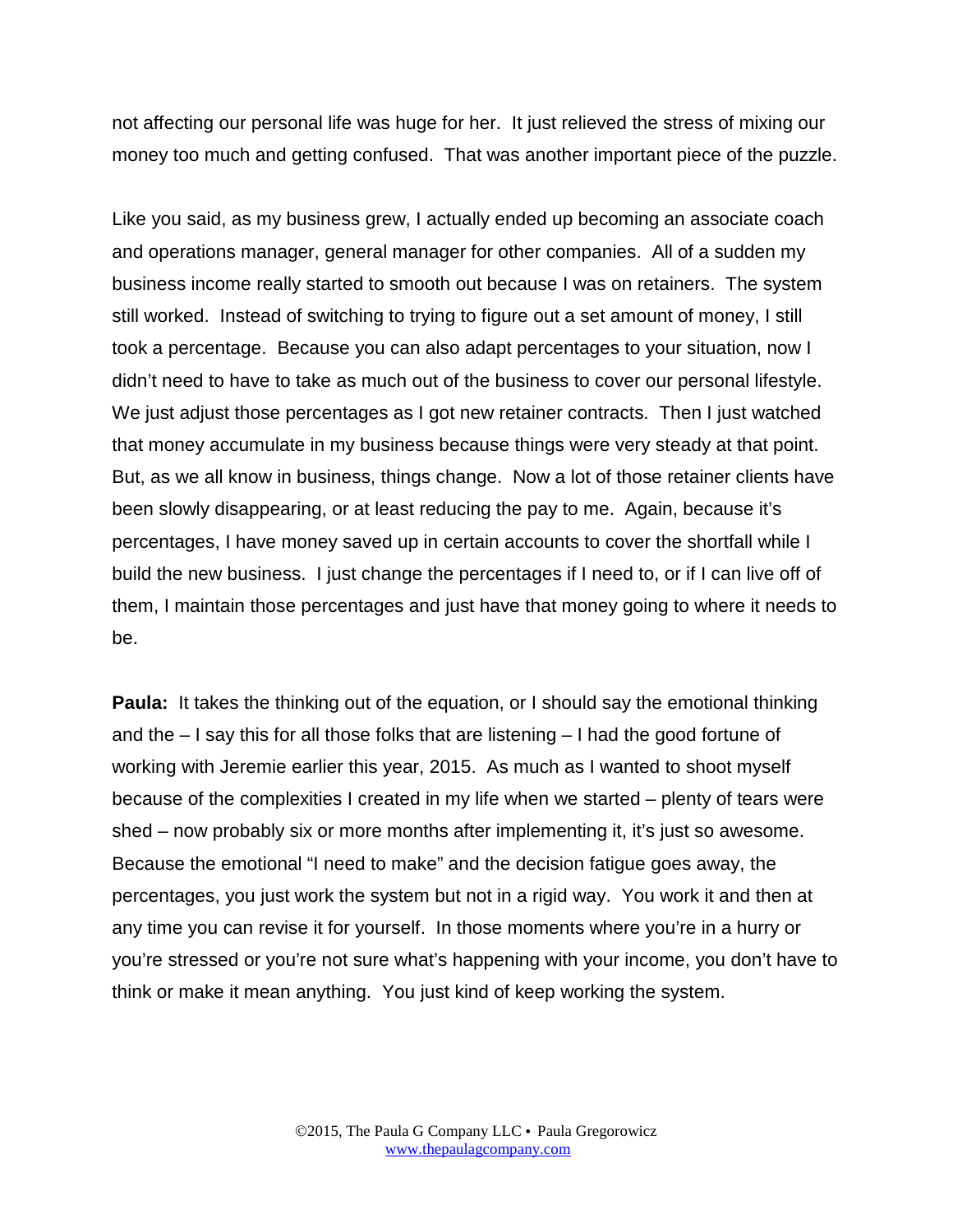**Jeremie:** The way I explain it is you work the system in those emotion moments and while the money is coming in. You adapt the system when you're in those calm, rational, non-emotional, "I can think about this properly" moments. Don't adapt the system during the one week where you don't get any invoices paid and you have a bill due and you're panicking and crying and wondering if you can afford another bottle of whiskey to calm your nerves. That's not the time to adapt the system. That's the time to look at the system and go: Forty percent goes here, twenty percent here, and ten percent here. Once that surge of emotion passes, that's when you can go: Okay, maybe my percentages aren't right. I need to adapt the system.

**Paula:** Having a pocket for that extra whiskey is also part of the system. I'd also say, because I've had the good fortune this year of having – it will be my best year in business income-wise since I've been in business eight and a half years. I've had more wrestling with the overages. When you are doing really well is also not the time to say: Let's adapt the system and throw it all to nothing because look how prosperous today feels. It helps you then reprioritize whether it's pay off debt or build a reserve or invest in yourself, that sort of thing.

**Jeremie:** As you know, Paula, I have a very strong Spock brain. I like to be logical and analyze things. Before I decided to start sharing this system, I actually took a year and didn't use the system in my business. I wanted to make sure that if I didn't use it things didn't go as well. I did exactly what you're talking about. I had quite a bit of money coming in. Because I didn't have the system to control that money, I have some really great computers in my house. I have some great monitors. I have a brand-new bike. All of those things were because I wasn't controlling it the way my system controls it. I started just spending. I was like: Ooh, look at this month. This is the biggest month I've ever had. Let's go out and buy stuff. In the back of my mind, I knew I was breaking the system, but I didn't want to bring the system back in. I wanted to experience it so I could share that with people who might be struggling.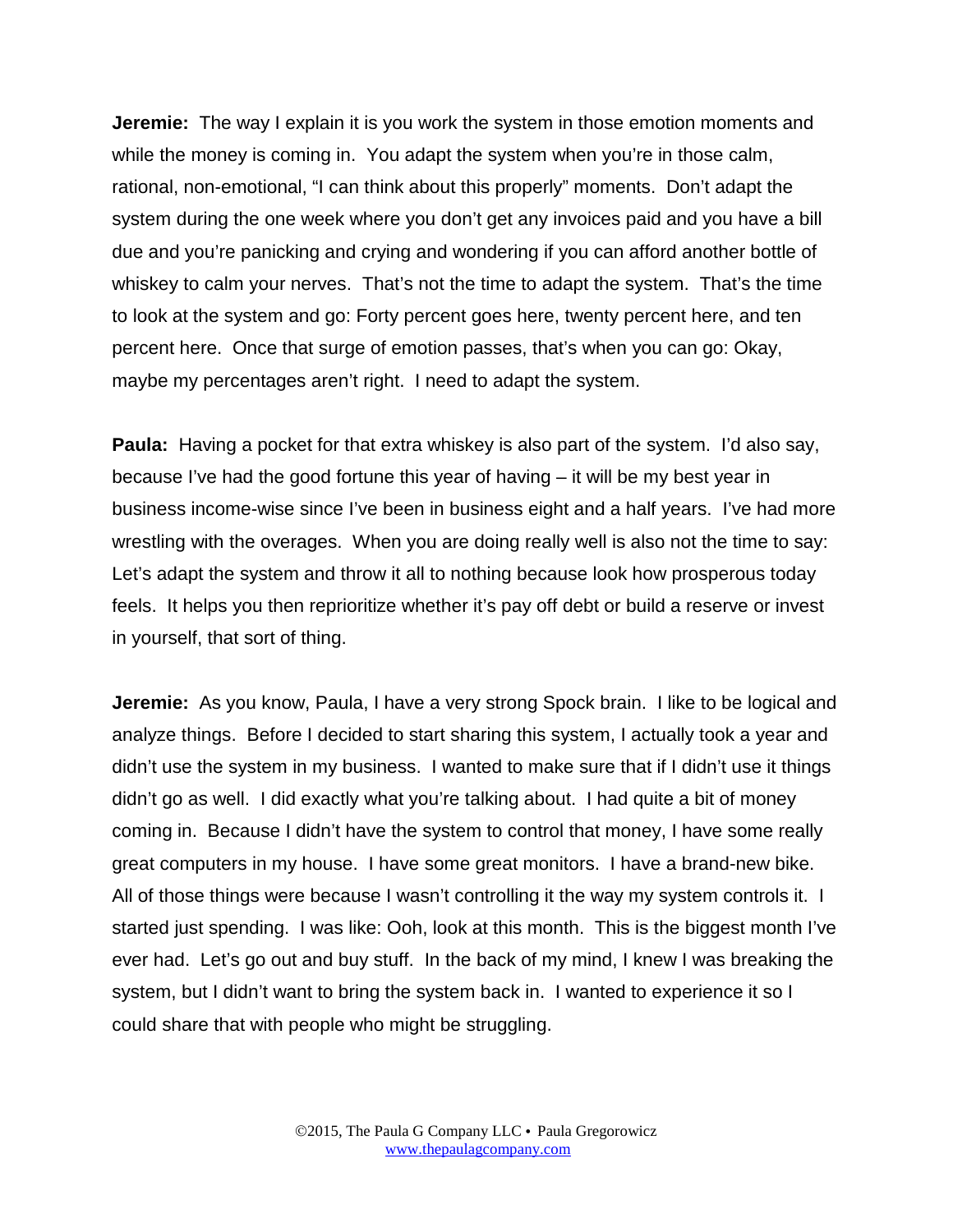**Paula:** What I love about it – I'm looking at my notes and I'm thinking: How do I want to ask this question so that everyone listening can understand. I've got a background in accounting and I'm a spreadsheet geek. I love numbers and I love playing with finances. It all made perfect sense to me when I worked in corporate. I ran into this problem that you've already talked about. Now you're an entrepreneur and you're like: Holy crap, this is a whole different world because it's not predictable. I had always resisted really budgets and looking at that piece. It always felt constricting. There's this fine balance. Maybe you could talk a little bit about, just give people a taste where it's really not budget in a way of restriction because you're creating it. It's really a choice sort of scenario.

**Jeremie:** I actually think that budgeting provides freedom and is not restricting. The way that I think the shift in how you look at budgeting comes in two places in the way I do it. One, as you know, is one of the first steps I have in the whole budgeting process is identifying your core values. What's truly important to you? You use those core values to organize your budget in what's most important in your budget and what's maybe not so important. By doing it that way, you actually get to build fun into your budget and afford that fun, instead of what a lot of budgeting people tell you, which is you have to cut back everything and live off beans and rice until you pay off your debt and get back on your feet.

**Paula:** Which could be never because life happens at every corner.

**Jeremie:** Exactly. That was a big part for me. Part of this whole system comes out of the whole scare about retirement, save everything for retirement. My wife and I are looking at this beautiful new baby boy that we have who's now eight. We're like: Why would we want to save everything for retirement and not be able to give him any experiences while he's young? We needed to build that into the budgeting system. We needed to be able to go to Disneyland, but still be working on retirement, still be paying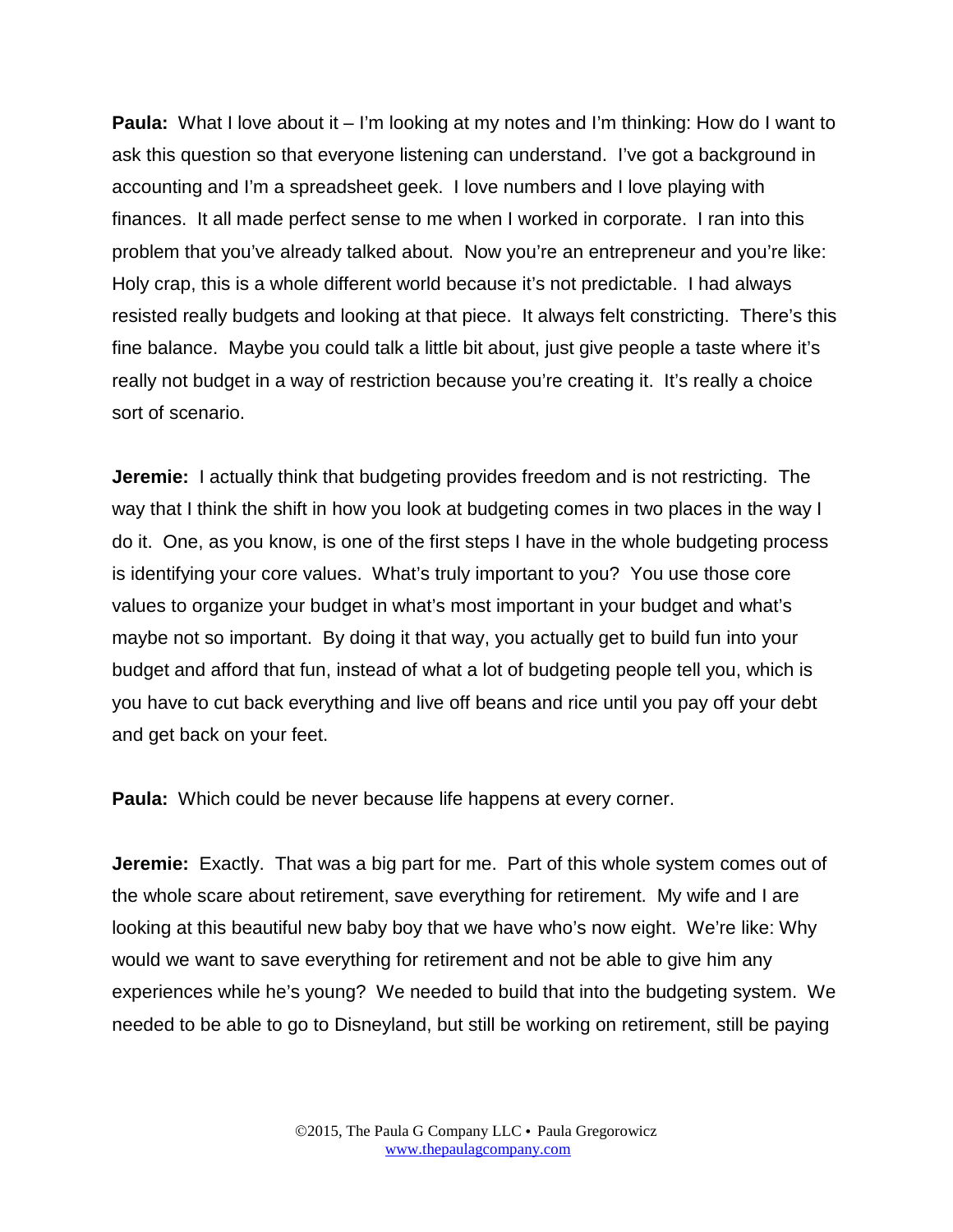off debt, still be covering all our other expenses. That was an important part of the system, too. What I call that is the choice account.

What I suggest in the system is, the first step you do when you get paid is you take ten percent of that invoice and put it into a separate account. After 30 days – sometimes you don't make it 30 days, especially when you're starting out. At the end of 30 days, you can choose to do anything that you want with that money, as long as you deal with the consequences. That money might go to paying off debt. That money might go to covering your internet bill one month because you're short. Or you could save that money, like my wife and I did, for a whole year, ten percent of my income, and we went to Nicaragua for two weeks last summer. It wasn't anything that should have fit in a budget if you look at our income level. Because we have this ten percent of freedom money that we can do what we want with, we just decided not to use it and then use it all at once at the end of the summer.

**Paula:** I've found, too, having finally gotten wrestled into a budget and just trusting, it has really been more freeing. While I do my choice thing a little bit different, I think I'm a hodgepodge mashup of all that you taught me and some of what worked with me before. It's been incredibly helpful. Even with our monthly budget account, which we deal with, daily living and stuff, it makes it really clear: Do we really want to do this? Here's the impact it's going to have. Sometimes the answer is: I don't think that's going to give us the meaning and satisfaction we want. Other times it's like: Yeah, we could stand to just go have fun with that. That's what I think is, to me, the difference from everything else I've ever read or seen or done and what you're talking about.

**Jeremie:** Once you have the budget set up and the system working, it kind of becomes like a game sometimes to say: Okay, I'm not going to go over budget, but how can I play with my budget his month to do something I really want to do? Again, it's making the choice and then dealing with the consequence. So I might decide: Let's go out for sushi tonight. Instead of what I used to do, which would be just throw that on the credit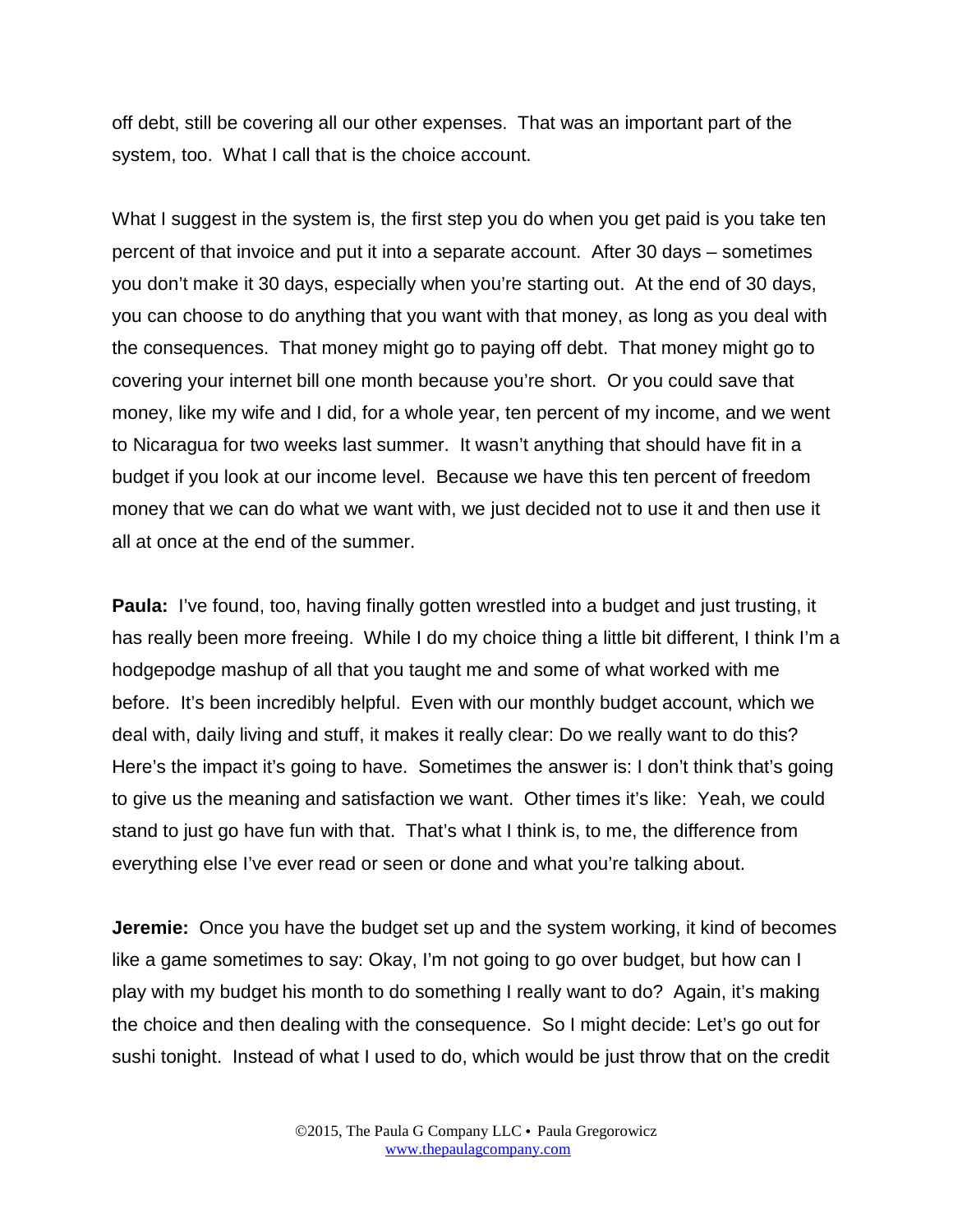card and deal with it later, now I sit down and talk to my wife and say: If we go for sushi tonight, when you go grocery shopping tomorrow, you only have \$40 and we have three days left in the week. Can you grocery shop for three days of the week on \$40? If she says yes, we go for sushi. If she says we have a dinner party to make something for so probably not, then we don't go for sushi. The freedom is from within the budget and the ability to say I'm not going to over budget. It's my life and I can toy around inside the budget and have some fun.

**Paula:** Maybe you could talk a little bit about – even for myself as I've been working through this the last six, seven months, first of all, I think there's great value in squeezing expenses and getting rid of things that aren't aligned with your values, as you might say, or they're not giving you joy. Why spend something you don't need to because it's not only x-amount of dollars. Maybe you could talk a little bit about the balance, the dance between squeezing expenses and carefully calculating a budget versus the more freeing, expanding money mindset teaching that is everywhere that I think there's a lot of value in as well? How can I create more income? We want to expand and create more. I'd love to expand and create more income because it's a fabulous thing, and also not to be driven on a treadmill of being driven that you have to, not becoming a slave to that. Maybe you could talk about your take on that.

**Jeremie:** My take on it is that abundant, freeing money mindset grows much better if you have a solid foundation to grow it from. What I've seen is, people who try to grow that mindset to plug the leaky ship, instead of having a ship with no leaks and then expanding their money and their abundance. What happens, I think personally, is, if you don't have that foundation of a budget in your personal life and a budget for your business, you'll make more and more money, and you'll spend more and more money, and you'll have no idea where it's going.

**Paula:** Sort of like people who win the lottery. They haven't fundamentally changed their thinking or their system and therefore they're screwed.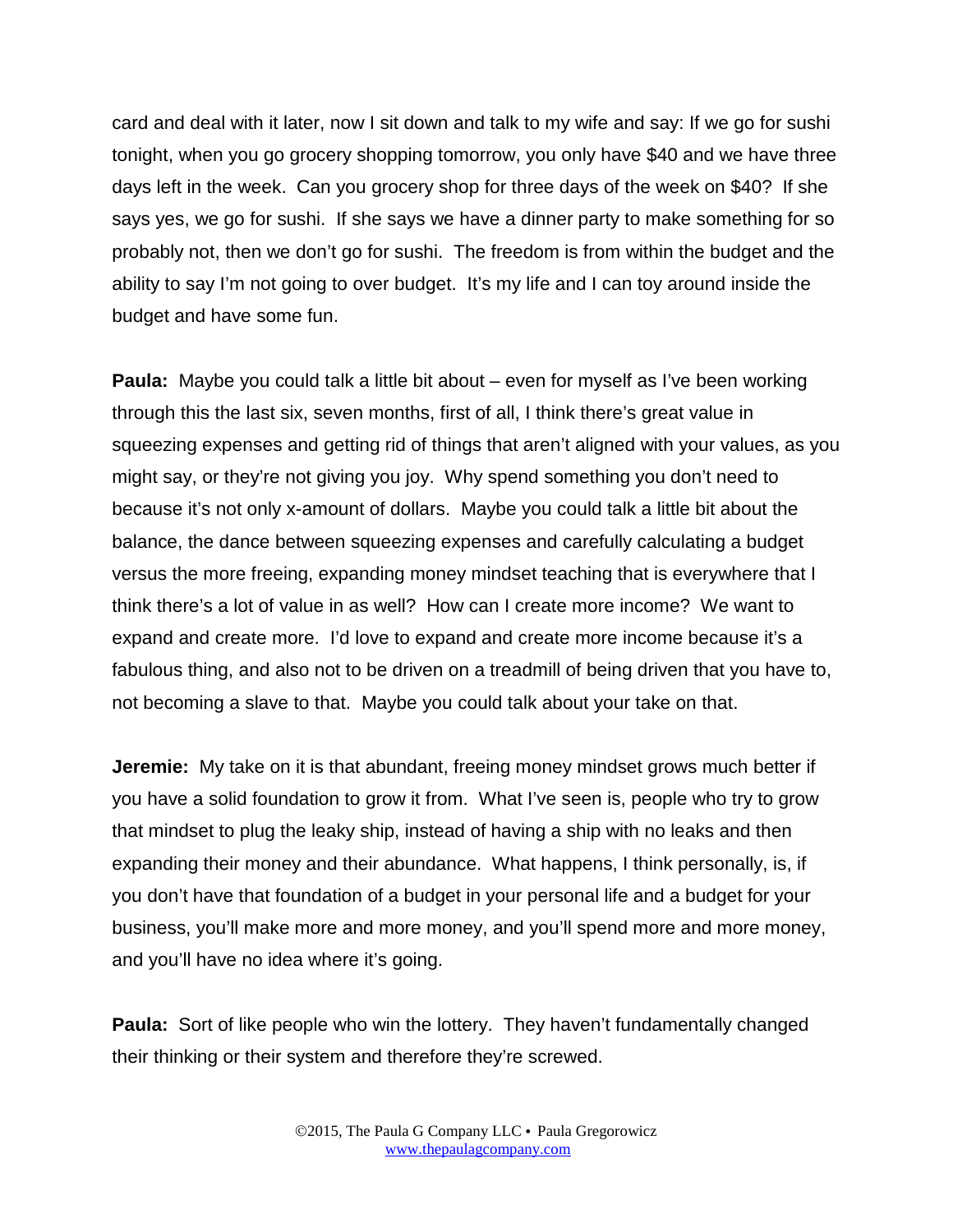**Jeremie:** Exactly. The percentage of lottery winners who go bankrupt is phenomenal. The percentage of people that you will see on money mindset abundance forums who are struggling with money is phenomenal. I really do think it's because they don't have the foundation. The thing with creating that personal foundation for your life and the personal foundation for your business is, as that money comes in and that money starts to increase and you're starting to feel more abundance, again, you can wait for that to happen for a few months in a row to make sure it wasn't just a fluke. Then adjust the system.

It's not that I made \$10,000 more this month, so what am I going to do with it? I made \$10,000, and I used to take 45 percent out of the business to cover my personal costs. With this new abundance I'm experiencing, I only need to take 20 percent out of the business. I can leave the rest in the business in an emergency fund or savings account. I can create an investment account within my business to deal with that abundance. Or I can decide to adjust my percentages and take all of that out for a while and catch up on my retirement. The reason I know I need to catch up on my retirement is because I have this personal budget foundation that says I'm only putting \$200 a month in retirement and I really need to catch up on that. I might not know that if I didn't have the foundation. I truly believe that budgeting is not a scarcity mindset. I think it is the basis of a healthy abundance mindset.

**Paula:** It's a great container to allow something to grow. You can keep changing the container as your plant is growing, but it's not like this invasive mint that's everywhere.

**Jeremie:** Exactly. Also, while you're becoming abundance, it keeps you out of going into debt. That's the other part I really see affects people's attempts at abundance or making more money. Somebody comes along and says: You need to spend \$15,000 before you'll make \$50,000. People end up in this weird situation of going into debt to make more money. For some people that works, and for some people, my audience, I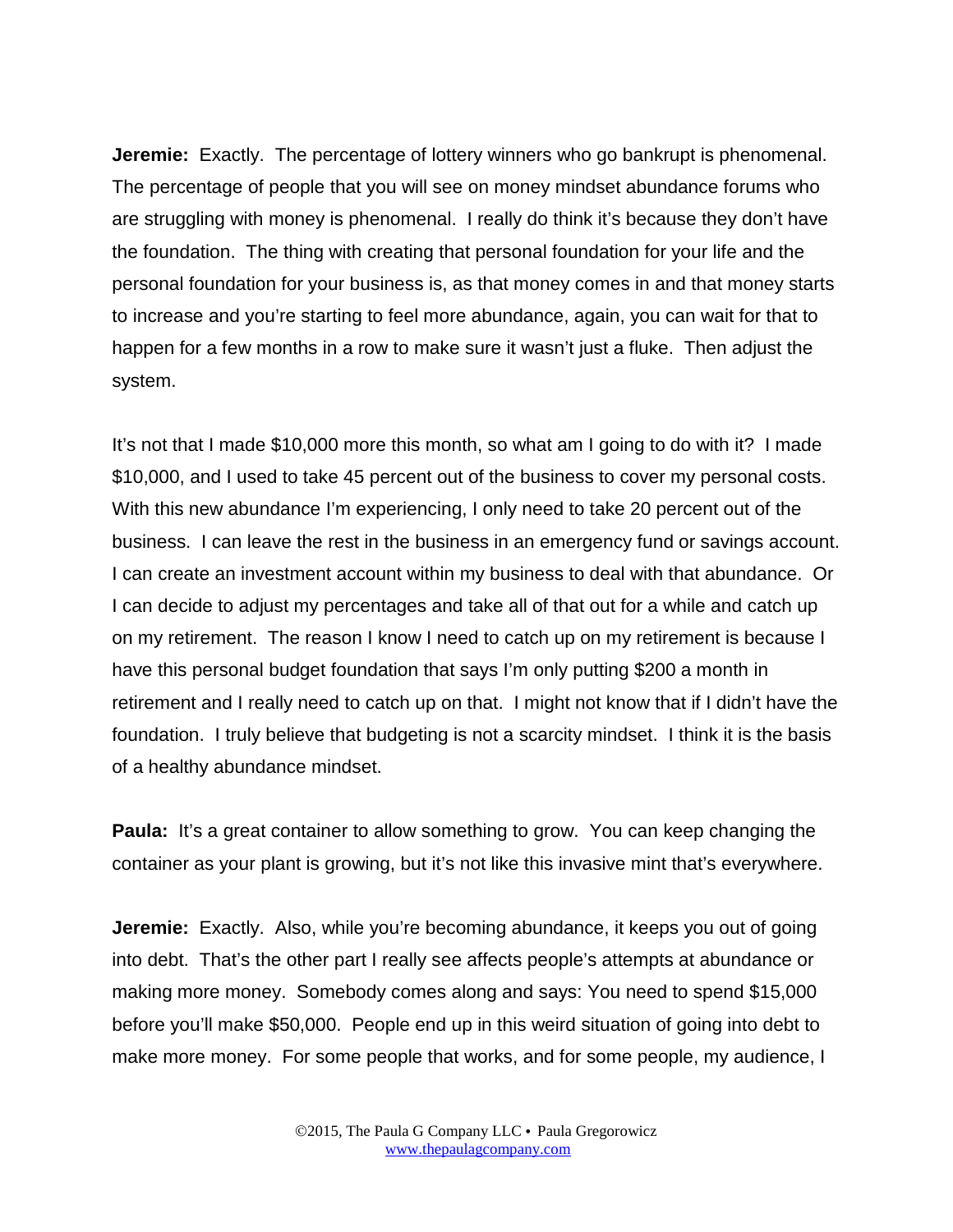experience that can mess with their mind and how they run their business. It can cause some issues there.

**Paula:** That's a good segue. You must be looking over my shoulder. Talking about the decision making and business debt, I know for myself I came from a world where never should you ever have debt. Debt is debt, something you owe. It's an obligation. It can really weigh you down. Sometimes you can use it to get yourself something that no one else can ever take away from you, like bettering yourself or something, that then can pay you dividends later. For me personally, what becomes a big trap door is when you feel like you have to, there's no other options, or you can't seem to stop. It's sort of like potato chips. You can't seem to stop at that first one, that first investment, that first \$10,000 or \$20,000 mastermind, then the \$50,000 mastermind, then the \$100,000 mastermind or whatever. You find that you keep reinvesting, reinvesting, but you're never actually ever getting head. Partly why you're never getting ahead is because you never changed your foundation, like you talked about. The other reason is because your business where it's at can't sustain that level of investment based on where you're at.

**Jeremie:** This comes back to what we were talking about, about making decisions when you're emotional versus making decisions when you have time to think. This is actually a little bit different than what we talked about when you took the class with me. I've been rethinking how to do this. I don't think that debt is bad. I think that debt that we haven't made a clear decision about is bad. For me, it comes down to, when you're in that moment when you can think clearly, you say: What is my debt comfort level for my personal life? What is my debt comfort level for my business? You create a floor for that debt that you're not going to break through.

For example, when my business started, I went to the bank and asked for a \$10,000 line of credit and a \$10,000 Visa. They said: You're building a business. You qualify for a lot more than that. I said: That's all I want. I don't want to be able to go over that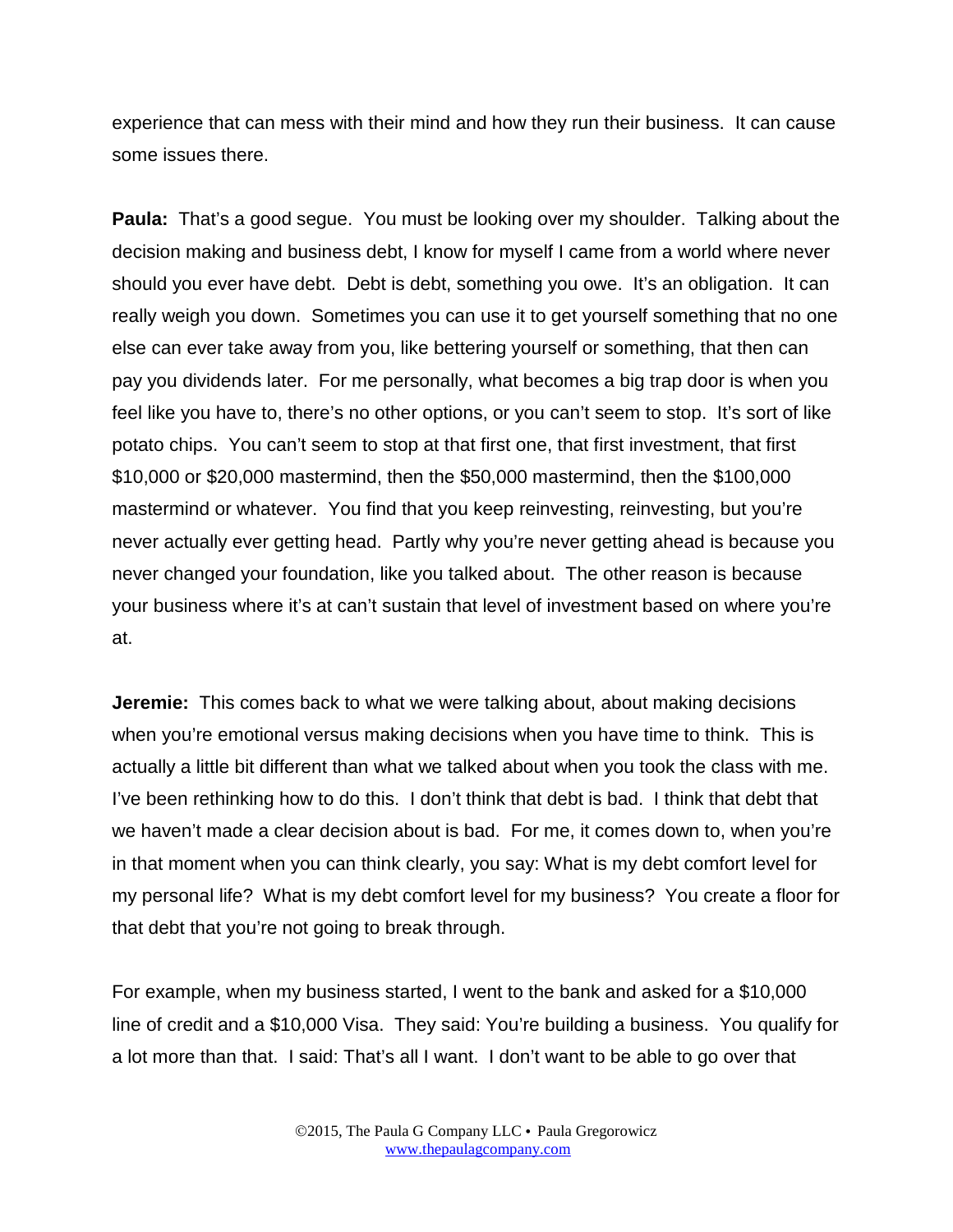amount. If I'm going to go over that amount, I'm going to get a job and work my business part-time and pay for it that way. When I started my business, I actually had a soft debt support line at \$10,000. Then my max debt was \$20,000. I always wanted to function within the -\$10,000 to zero mark. If I knew I could pay something off because I had a bunch of money coming in from clients, I would go down to that -\$20,000 if I needed to buy something in order to get those clients. That was kind of – I didn't ever want to stay in that area, but I used it for a week sometimes to cover a cost.

What's happened as I've built my business and accumulated more money in the business is I've actually raised my new debt limit to \$5,000 and \$10,000. At \$5,000, I'm fully comfortable with carrying that debt in my business for long periods of time if I need to, and \$10,000 is for blips in the radar that I need to cover but I know I can pay back right away. I think as long as you're working with an amount of debt that you're comfortable with, you don't fall into that trap you were just talking about, about the \$10,000 mastermind and the \$50,000 mastermind and the \$100,000 mastermind. Once you hit your support line, you have to work the system, like you said earlier. You have to take the emotion out of it and go: This program sounds really cool, but I'm at my debt limit and I can't go through it. I know that that's going to affect my creativity. It's going to affect my thought leadership. It's going to affect the offers I make. It's going to affect how I have sales conversations. It's going to affect how I deal with my significant other. Keeping a clear idea on where your comfort level is and sticking to it is the key to using debt, I think.

**Paula:** When you start finding yourself opening new credit cards just so you can sign up for things, you know you're in trouble.

**Jeremie:** That's a good sign.

**Paula:** The level is different, right? Depending on what your business is, if you're earning \$50,000 a year, investing in a \$100,000 program, unless you have the ability to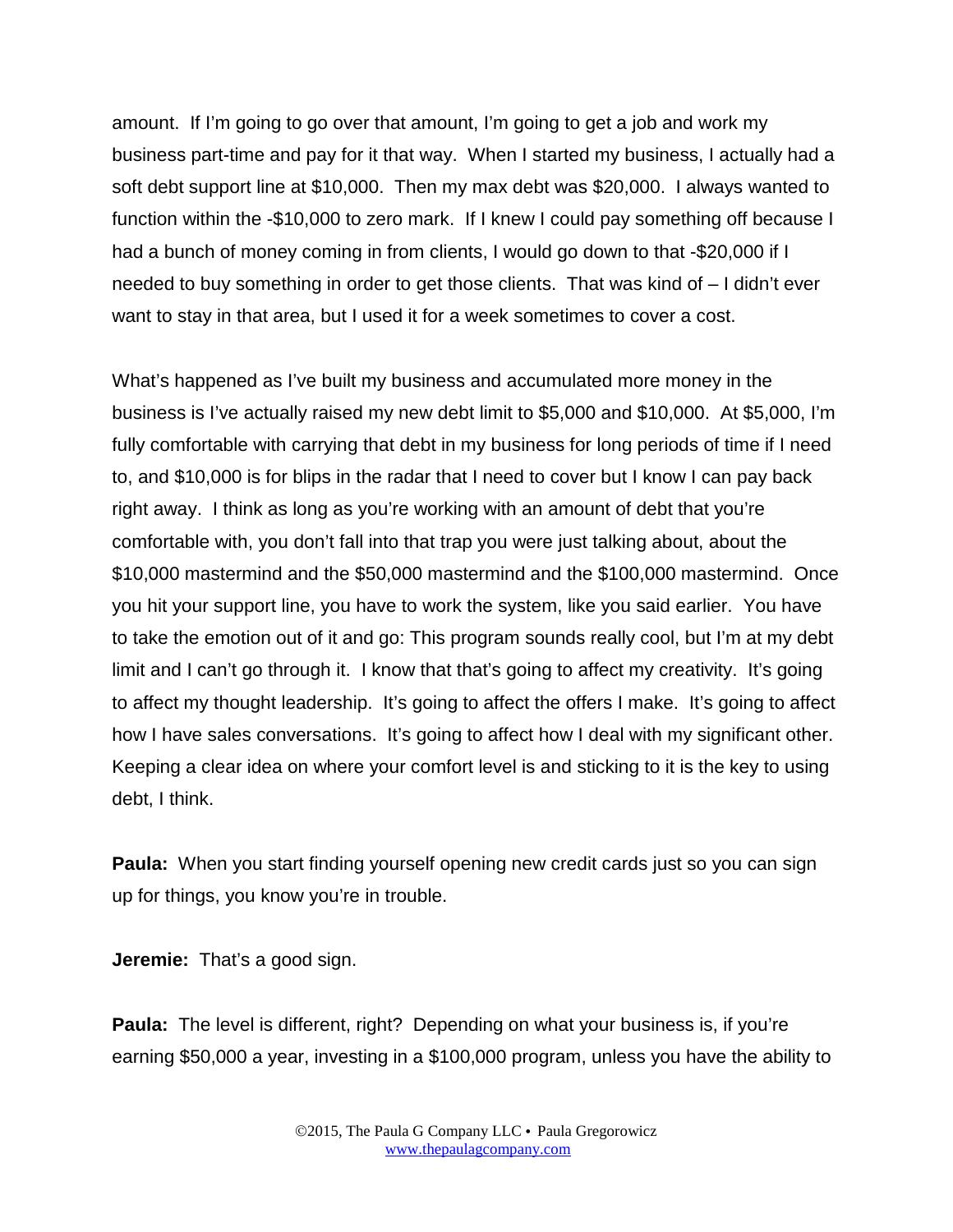swing that, might be crazy. If you've got a million-dollar business, the percentages are a lot different. It's not like when we throw out these numbers that we're saying this is bad or this is expensive. It's more like let's think through it.

**Jeremie:** Exactly. It might not even be income-based; it might be risk levels. I could be a 21-year-old entrepreneur who has an amazing idea for an app. I know I have years to make my money back if I screw up, so I'll be comfortable with a \$200,000 loan to get that. You're exactly right. I'm not saying there's a number for everybody, but make sure you get clear on your number, and then work the system and stick to that number so that you don't put yourself in the situation where you're panicking and stressed out.

**Paula:** Or in the valley of desperation, as a couple of colleagues and I called it the other day.

**Jeremie:** That's a great name for it. I'm sure you noticed, and your colleagues have noticed, that when you're in that valley, the way you talk to potential clients changes. The speed at which you decide to do special offers on your business changes. It just changes the whole way you run your business. It's not from a position of strength usually. It's that panicked position of you offer a package for \$10,000. The person says they can only afford \$6,000, so you say okay. Then you resent that person the entire time you work with them because you're doing \$10,000 worth of work for \$6,000.

**Paula:** Right. It does change the whole dynamic. I know for me, having a – I've had constructs before, but for me personally, I was looking at: How do I do this better? Take away the emotion and the decision and the up and down, while also paying off some debt. I certainly don't regret any of the investments I've made in myself, but I just got to the point where I'm like: All right, that's a little too much to be carrying around for right now. It's like carrying around an extra 50 pounds. It makes walking and biking and hiking all that much harder.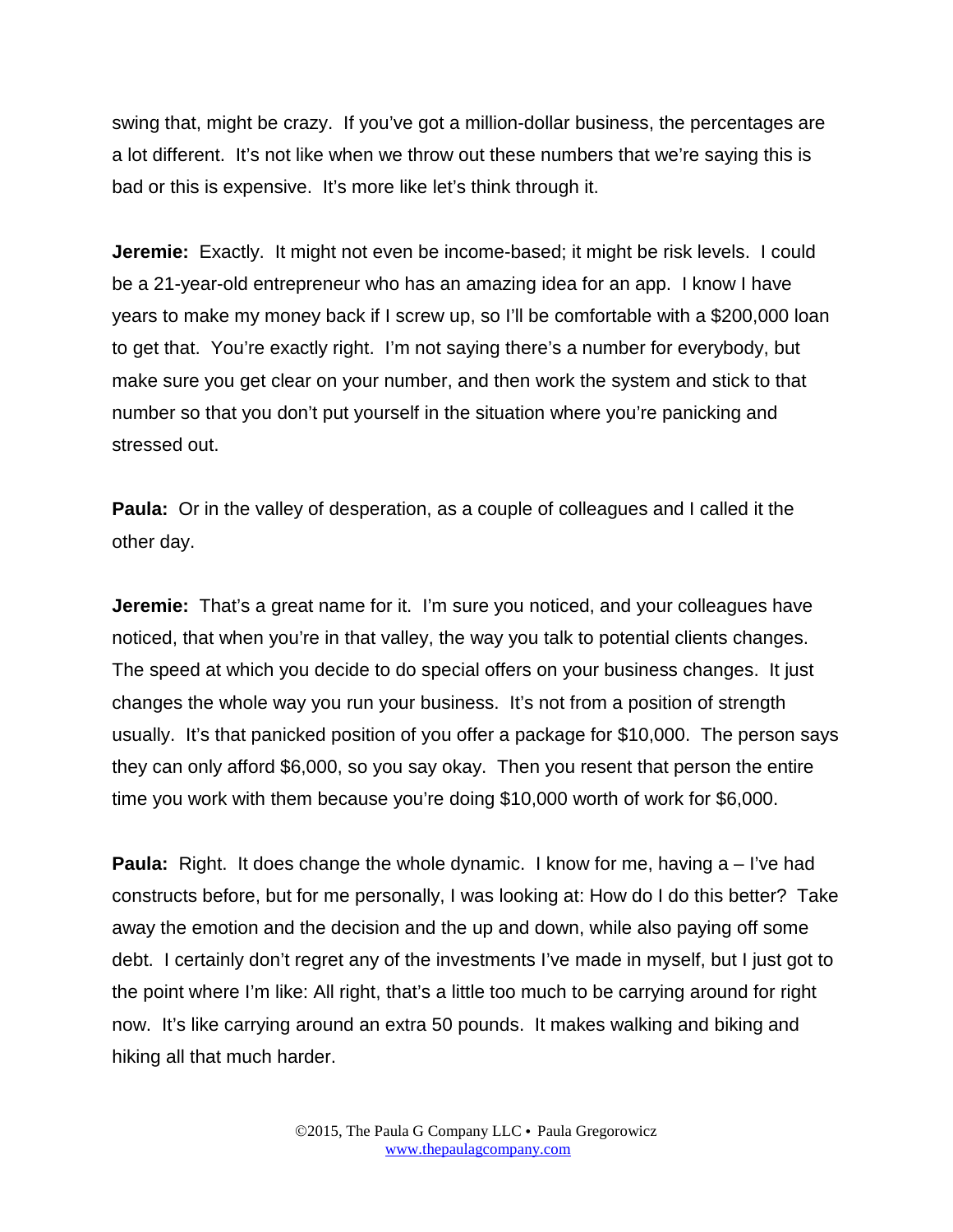**Jeremie:** One of the ladies that helped me when I was creating budgets is named Gail Vaz-Oxlade. She has an activity she used to do on her TV show where she assigned – I can't remember what the exact numbers were, but it was ten-pound weights per xamount of debt that the people on the show had. It was in sacks they had to wear on their body. For a whole day they had to walk around with this extra weight to have a physical representation of how debt affects you.

## **Paula:** That's cool.

**Jeremie:** People really get it that way. A lot of people will use that dangerous word "only" to say: I only have \$15,000 of debt. If that's beyond your comfort level, it doesn't matter. It's going to affect you. You might not understand that you're feeling it, but every time you have a fight with somebody or lose your temper or panic or wake up in the middle of the night in anxiety, that's probably – other things could be causing it, but it may be that debt that is affecting you.

**Paula:** This is one question that I ask everyone. Maybe because I know you do cool things, you can even maybe embellish it with a cool story, too. What does being an active entrepreneur mean to you?

**Jeremie:** Basically for me it means getting a lot of enjoyment and valuable experiences out of my business, but in the end the business is there to support the active lifestyle that I'm after. For me, that means working when I want to work. Again, I don't want to make it sound, like you said before, that it's this extravagant lifestyle. I will end up working until midnight one night because I know that it's snowing out and there's going to be fresh powder the next morning, and I'm not going to work at all the next day. I guess active entrepreneurship for me means having the flexibility within my business to choose my hours so that I can experience the activities that I want to experience.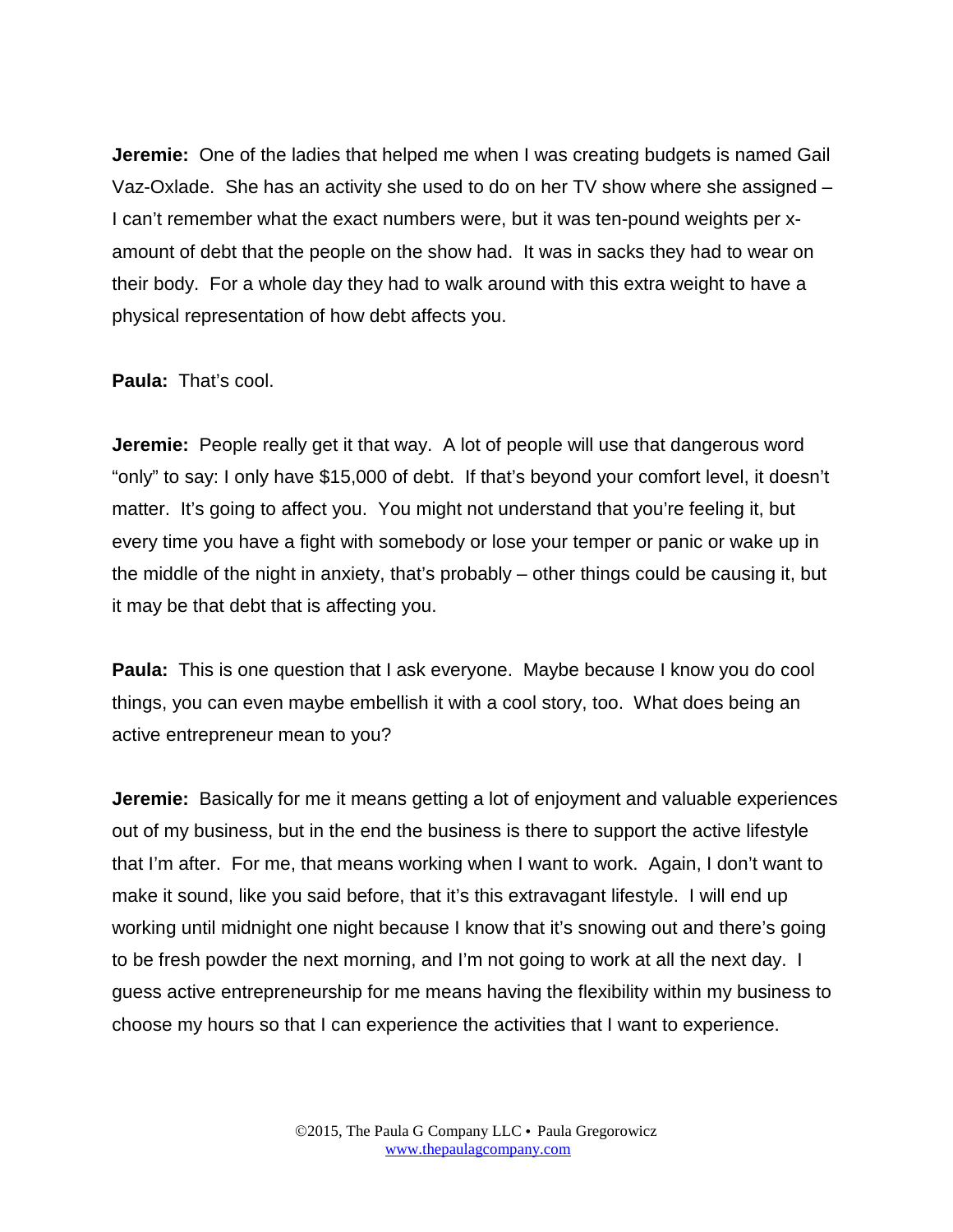Examples are the ski thing. I have a group of dads. Once a week we have a ski day. I don't always go, but I try to go as much as possible. Sometimes that ski day moves if we get a dump of snow. I like to have the flexibility to say: I can still go Tuesday because I'll just work extra Monday night. Then we can go skiing Tuesday. Every spring break, my family goes to Moab. Because I can have my own business and a year in advance I know to tell my clients I can't do stuff during those two weeks, I can plan for it. I can have the money saved up for it. For two weeks I go down to Moab and pay it all with cash. I have no stress of coming back from vacation going: Goodness, I have to do a promotion in my business to make money to pay my credit card off.

My wife is a teacher and my son goes to school. In the summer, they both have two months off. Being able to take huge chunks of time off during the summer to spend with them is a big part of my active entrepreneur lifestyle. Or, when I can't take time off, I'll get up at 4:00 in the morning and work until 10:00 in the morning when they're ready to go and spend the rest of the day with them. I think the big piece for me is just that flexibility, that the business supports the lifestyle and doesn't interfere with it, doesn't get in the way.

**Paula:** You're not tethered to business.

**Jeremie:** Exactly. Again, for the realistic side, there are definitely times where I get tethered to my business. Because you can look at it – I guess that's another part of that lifestyle for me, looking at whole year of activity. I've really found – for years I tried to strive for work and life balance. I don't think it exists. I think it's more of the work and life teeter-totter. If I know there's a big span of time where I want to be active and go mountain biking or go on a ski trip or whatever it is with my family or friends, it just means when that trip happens, the teeter-totter is going to go to the life side. There's going to be some time before that where the teeter-totter has to come to the work side and I'm going to have to work extra. It's that ability to control the teeter-totter that really makes it such an amazing experience.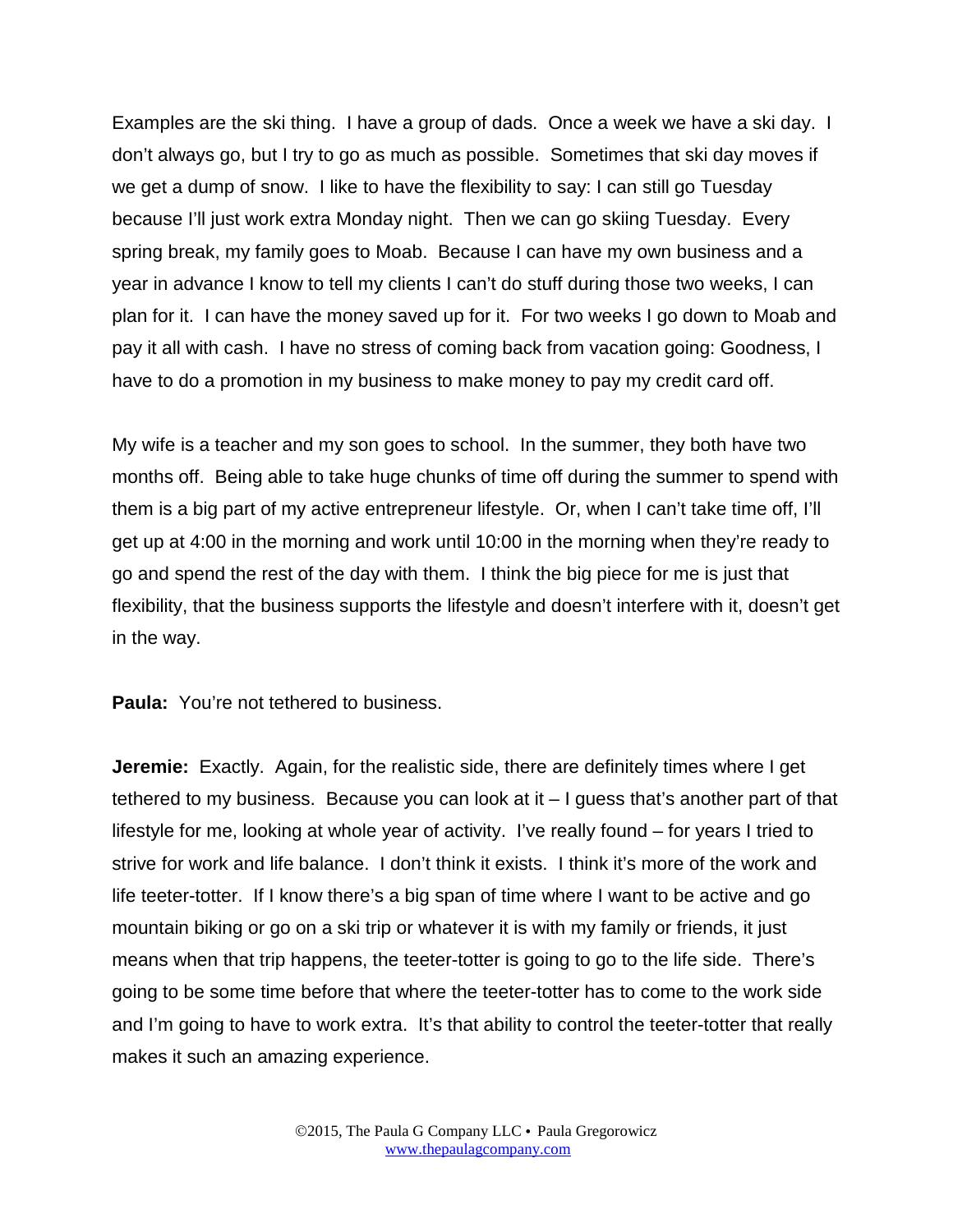**Paula:** I like the teeter-totter thing. I never had great luck on teeter-totters as a kid, but it does make me want to go find one. I like that visual. I talk about work-life rhythm and harmony, because I think to have the life you want, you're going to naturally be out of balance to be good at anything. Where can people find you? I know you've got the new work coming out into the world. I was early in the beta land. How can they find you, read more on this, and connect?

**Jeremie:** My website is TheSecureEntrepreneur.com. That is where you can go to read blog posts and writing that I've done. You can find different classes that I'm providing. If you're not a website person in this day of social media, I'm on Facebook at Facebook.com/SecureEntrepreneur. I'm also on Facebook personally as Jeremie Miller.

**Paula:** I'll link all this from the show notes and make it easy for people to find you and get in on what you've got unfolding.

**Jeremie:** Awesome. Thank you.

**Paula:** Thank you for taking time out from your adventures and business to be with us today.

**Jeremie:** It's perfect. This is actually shoulder season up in Rossland, so there's too much snow on the grass to bike and not enough to ski, so this is one of those teetertotters in the work direction time. It was a perfect time to chat with you. I actually can't believe it's already been 40-some minutes.

**Paula:** Time flies. Thank you. If you've enjoyed listening to today's podcast and my interview with Jeremie, I invite you to head on over to the iTunes Store. Leave a quick review and rating for this episode and the podcast. Spread the word. It's the way you